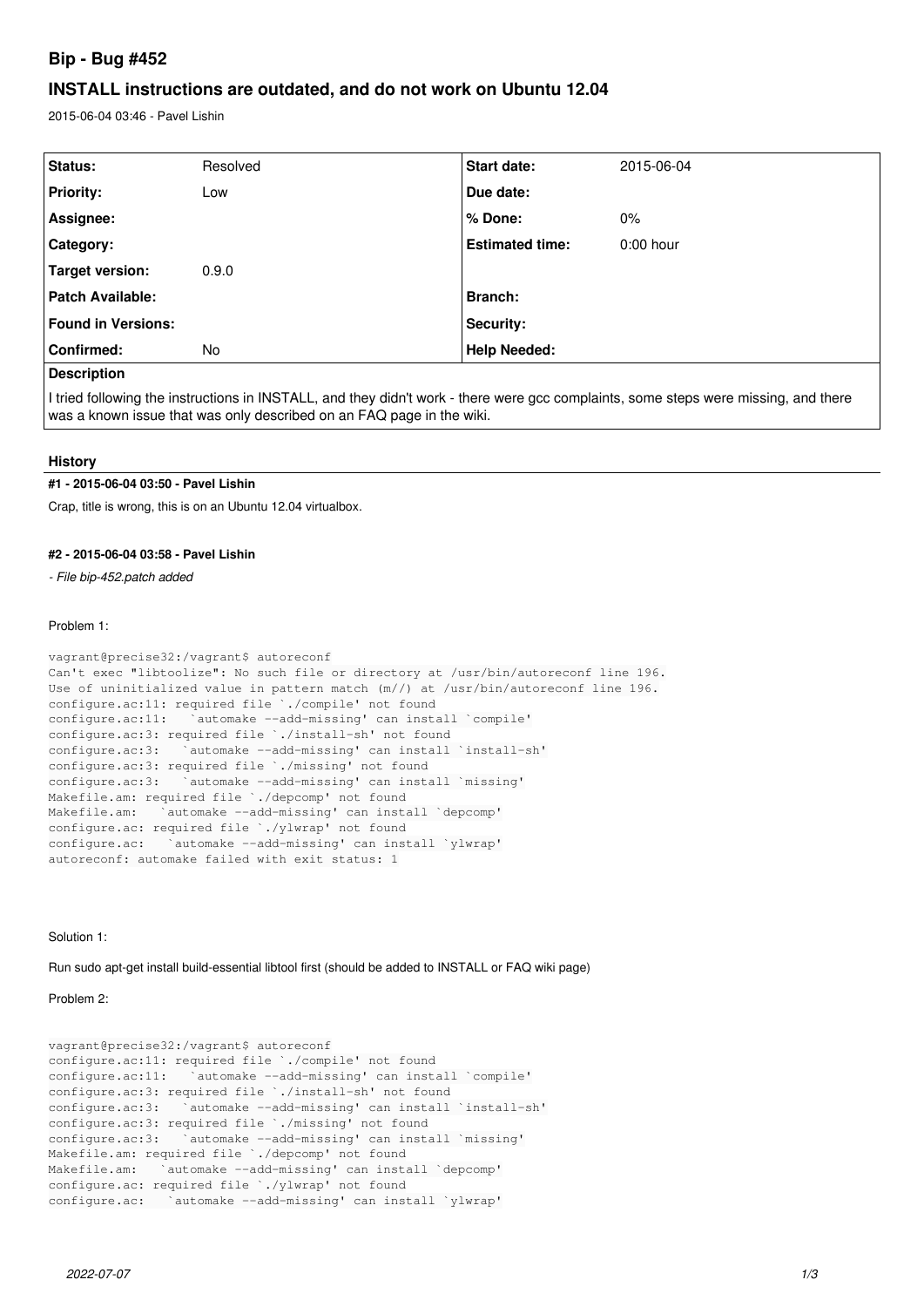### Solution 2:

```
vagrant@precise32:/vagrant$ automake --add-missing
configure.ac:11: installing `./compile'
configure.ac:3: installing `./install-sh'
configure.ac:3: installing `./missing'
Makefile.am: installing `./depcomp'
configure.ac: installing `./ylwrap'
```
#### Problem 3:

#### After running ./configure, make fails.

```
vagrant@precise32:/vagrant$ make
test -f src/conf.c || /bin/bash ./ylwrap src/conf.y y.tab.c src/conf.c y.tab.h src/conf.h y.output src/conf.ou
tput -- bison -y -d
updating src/conf.h
test -f src/lex.c || /bin/bash ./ylwrap src/lex.l lex.yy.c src/lex.c -- flex
make  all-am
make[1]: Entering directory `/vagrant'
depbase=`echo src/conf.o | sed 's|[^/]*$|.deps/&|;s|\.o$||'`;\
               gcc -DHAVE_CONFIG_H -I. -I./src    -Wall -Wextra -Werror -g -O2 -fPIE -MT src/conf.o -MD -MP -MF $depb
ase.Tpo -c -o src/conf.o src/conf.c &&\
               mv -f $depbase.Tpo $depbase.Po
depbase=`echo src/lex.o | sed 's|[^/]*$|.deps/&|;s|\.o$||'`;\
               gcc -DHAVE_CONFIG_H -I. -I./src    -Wall -Wextra -Werror -g -O2 -fPIE -MT src/lex.o -MD -MP -MF $depba
se.Tpo -c -o src/lex.o src/lex.c &&\
               mv -f $depbase.Tpo $depbase.Po
depbase=`echo src/bip.o | sed 's|[^/]*$|.deps/&|;s|\.o$||'`;\
               gcc -DHAVE_CONFIG_H -I. -I./src    -Wall -Wextra -Werror -g -O2 -fPIE -MT src/bip.o -MD -MP -MF $depba
se.Tpo -c -o src/bip.o src/bip.c &&\
               mv -f $depbase.Tpo $depbase.Po
src/bip.c: In function 'main':
src/bip.c:1315:7: error: ignoring return value of 'write', declared with attribute warn_unused_result [-Werror
=unused-result]
cc1: all warnings being treated as errors
make[1]: *** [src/bip.o] Error 1
make[1]: Leaving directory `/vagrant'
make: *** [all] Error 2
```
## Solution 3:

See attached patch file.